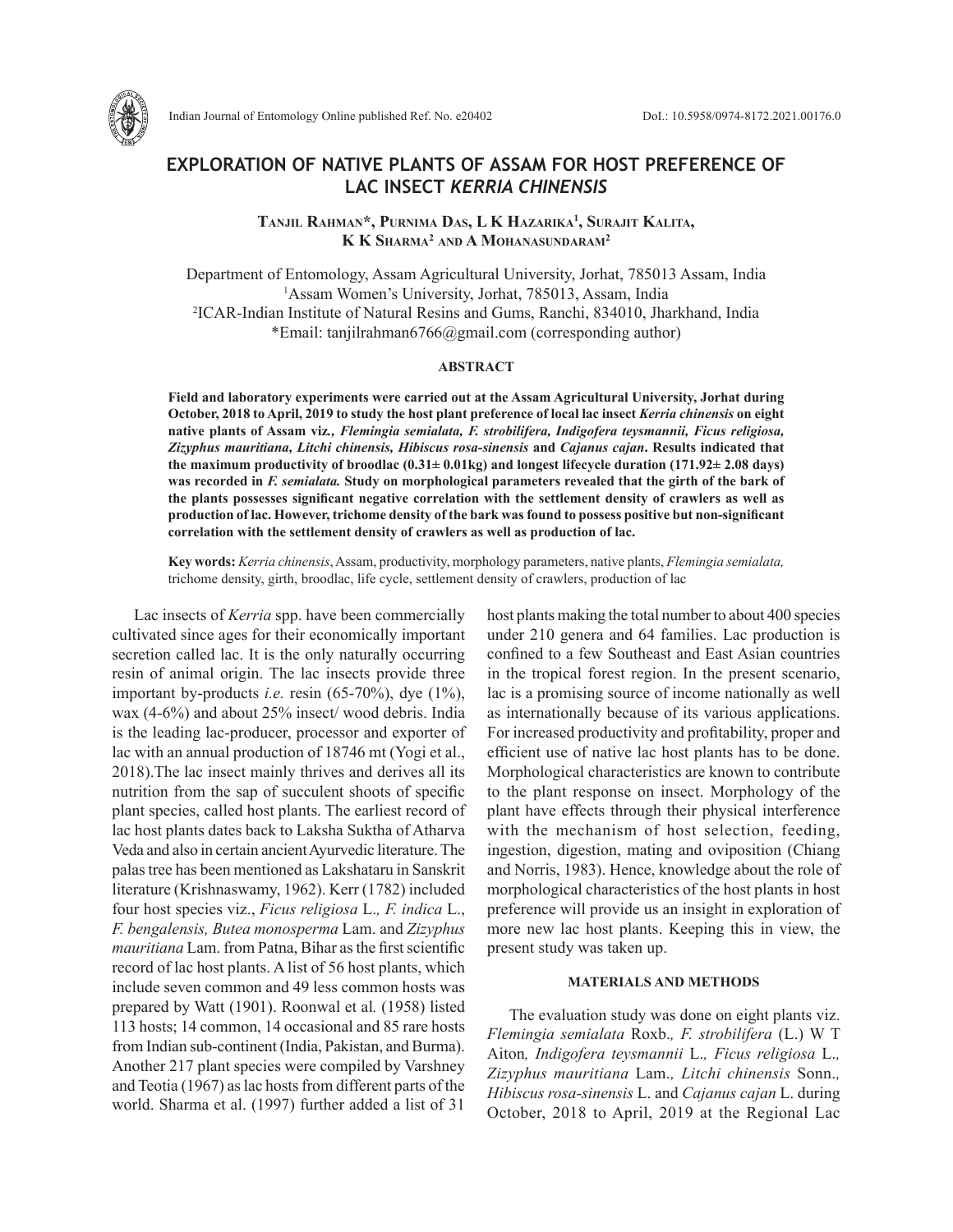Insect Field Gene Bank, Department of Entomology, Assam Agricultural University, Jorhat. The laboratory experiments were carried out in the Department of Entomology and Department of Biochemistry and Agricultural Chemistry, Assam Agricultural University, Jorhat. The experiment was laid out in Randomized Block Design (RBD), with three replications during October, 2018. The gross area was divided into three blocks which was further divided into eight equal plots. An interspacing of 1m each between block and plots was maintained in the experimental area. The native plants were well maintained in the already established Gene Bank of AAU, Jorhat following all the required agronomic package and practices. Lac insects taken for inoculation were collected from broodlac harvested from the previous crop and cut to a length of standard size of 15 cm. Broodlac bundles weighing 80g were wrapped into 60 mesh nylon net pouches and tied with the host plants following the interlaced method of inoculation. The inoculated broodlac bundles (after complete emergence of crawlers from the broodlac) were removed from the host plants after twenty one days.

Observations on biological parameters were taken two or three days after settlement of crawlers, as per standard procedure prescribed by Mohanasundaram et al. (2016). The following biological parameters were chosen for the study- initial density of settlement (no./

cm2 )**,** mortality %, duration of pre sexual stages (days), male emergence, life period of the female cell (days), weight (mg) of individual female, fecundity and total yield (g) of broodlac. Morphological characteristics of the host plants viz*.,* trichome density and girth of the stem were recorded. For recording the trichome density, trichome/ cm2 from three canopies viz*.* lower, middle and upper of barks were sampled under a light microscope and replicated thrice. Girth of the plants was measured with the help of a caliper. Data recorded on various parameters were tabulated and subjected to statistical analysis. Treatment significance was tested using 'F' test. The significance among treatment means was judged (p=0.05). RBD was employed for statistical analysis of data for field experiment and CRD for statistical analysis of data for laboratory analysis. A simple correlation analysis was made between the final density of crawler settlement as well as production of lac with the morphological parameters i.e., girth and trichome density.

#### **RESULTS AND DISCUSSIONS**

The mean values for initial as well as final density of crawlers' settlement was recorded on the lower, middle and upper part of the native plants and are presented in Table 1. The results indicate that *F. semialata* recorded the highest density of crawler settlement in all the three canopies (96.82, 89.16 and 83.21 crawlers/ cm2

| Plants           | Settlement (crawlers/cm <sup>2</sup> ) |            |            |                        |                             | Mean % mortality/ cm <sup>2</sup> |                  |                  |                  |
|------------------|----------------------------------------|------------|------------|------------------------|-----------------------------|-----------------------------------|------------------|------------------|------------------|
|                  |                                        | Initial    |            |                        | After 21 days of settlement |                                   |                  |                  |                  |
|                  | Lower                                  | Middle     | Upper      | Lower                  | Middle                      | Upper                             | Lower            | Middle           | Upper            |
| Flemingia        | 111.68                                 | 102.36     | 99.49      | 96.82                  | 89.16                       | 83.21                             | $27.69 \pm 1.94$ | $23.98 \pm 2.04$ | $18.78 \pm 1.04$ |
| semialata        | $(82-116)$                             | $(80-105)$ | $(77-110)$ | $(77-100)$             | $(76-96)$                   | $(75-94)$                         |                  |                  |                  |
| Flemingia        | 84.66                                  | 85.25      | 78.14      | 79.01                  | 80.30                       | 75.43                             | $25.70 \pm 2.60$ | $22.07 \pm 1.01$ | $20.73 \pm 2.00$ |
| strobilifera     | $(70-99)$                              | $(70-87)$  | $(68-88)$  | $(62-83)$              | $(56-83)$                   | $(59-85)$                         |                  |                  |                  |
| Indigofera       | 45.98                                  | 37.80      | 29.84      | Insect did not survive |                             | $43.35 \pm 1.07$                  | $40.28 \pm 1.67$ | $37.87 \pm 0.88$ |                  |
| teysmannii       | $(42-83)$                              | $(30-76)$  | $(24-79)$  | Insect did not survive |                             |                                   |                  |                  |                  |
| Ficus religiosa  | 80.56                                  | 75.79      | 69.26      | 69.33                  | 67.35                       | 67.23                             | $29.54 \pm 2.26$ | $27.46 \pm 1.57$ | $24.02 \pm 2.26$ |
|                  | $(53-90)$                              | $(51-87)$  | $(57-91)$  | $(54-80)$              | $(53-78)$                   | $(49-78)$                         |                  |                  |                  |
| Litchi chinensis | 73.64                                  | 82.21      | 71.38      | 72.19                  | 69.64                       | 65.85                             | $25.90 \pm 1.91$ | $21.08 \pm 1.15$ | $19.46 \pm 2.53$ |
|                  | $(61-87)$                              | $(55-89)$  | $(64-82)$  | $(55-84)$              | $(58-81)$                   | $(47-86)$                         |                  |                  |                  |
| <i>Zizyphus</i>  | 84.18                                  | 80.66      | 80.90      | 79.71                  | 79.32                       | 79.04                             | $30.89 \pm 1.94$ | $29.95 \pm 2.76$ | $25.26 \pm 0.82$ |
| mauritiana       | $(75-90)$                              | $(76-99)$  | $(72-99)$  | $(65-87)$              | $(54-79)$                   | $(66-88)$                         |                  |                  |                  |
| Hibiscus rosa-   | 82.18                                  | 70.81      | 65.02      | 80.31                  | 60.69                       | 57.10                             | $24.59 \pm 0.72$ | $20.96 \pm 1.09$ | $17.76 \pm 1.12$ |
| sinenesis        | $(63-85)$                              | $(49-88)$  | $(45-79)$  | $(54-82)$              | $(49-71)$                   | $(47-75)$                         |                  |                  |                  |
| Cajanus cajan    | 102.12                                 | 92.36      | 95.91      | 96.21                  | 88.27                       | 82.45                             | $30.63 \pm 0.56$ | $30.32 \pm 1.47$ | $27.05 \pm 0.39$ |
|                  | $(81-116)$                             | $(76-99)$  | $(87-115)$ | $(79-99)$              | $(77-93)$                   | $(76-97)$                         |                  |                  |                  |
| S.Ed $(\pm)$     | 3.24                                   | 2.89       | 2.61       | 3.14                   | 2.43                        | 2.66                              | 0.93             | 0.84             | 0.83             |
| $CD (p=0.05)$    | 6.94                                   | 6.21       | 5.59       | 6.74                   | 5.22                        | 5.70                              | 1.99             | 1.81             | 178              |

Table 1. Cawler settlement density and mortality of *K. chinensis* on host plants

N= 45; Figures within parentheses ranges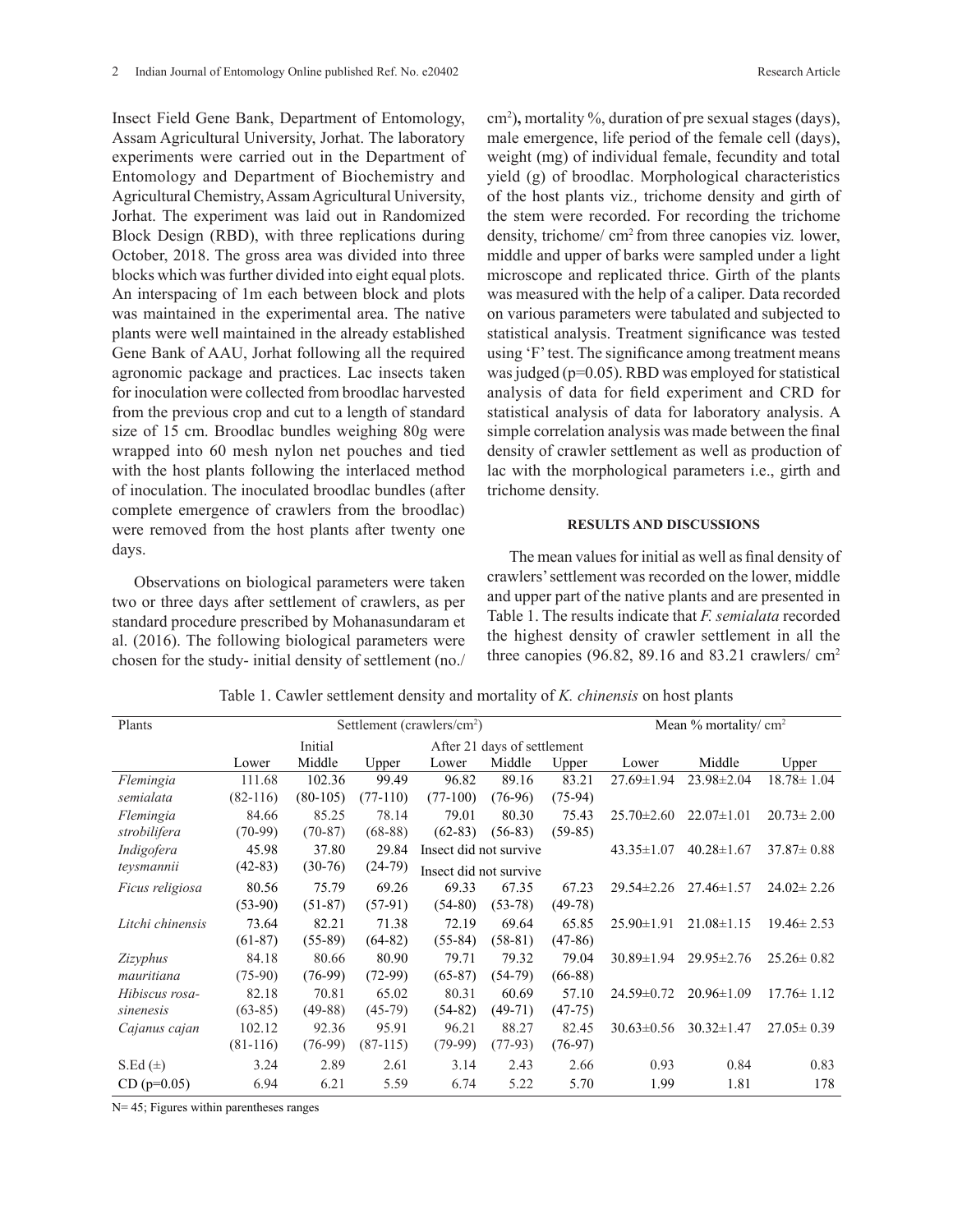in lower, middle and upper canopies, respectively). Initial mortality  $(\%)$  recorded in upper part was highest in all the host plants. Results drawn from the present study with respect to initial density of settlement as well as mortality were also found to support the records provided by the Indian Lac Research Institute, Ranchi (Anonymous, 1998 and 1999). Kalahal et al. (2017) published an article on the productivitylinked parameters of the rangeeni strain of lac insect, *Kerria lacca* (Kerr.) on pigeonpea, *Cajanas cajan* L. at Rajasthan college of Agriculture, MPUAT in rainy season (katki crop) and reported that the initial density of settlement of first instar crawlers on a plant varied in different parts of plant which ranged from 20- 121 crawlers/ cm<sup>2</sup> and with a mean initial density of settlement of 92.60, 84.10, 60.00; 86.70, 91.60, 71.00 and  $67.40$ ,  $64.70$ ,  $61.00$  crawlers/cm<sup>2</sup> at lower, middle and upper parts of plants in three plots. The mean final density of settlement first instar crawlers ranged from 17-114 crawlers/ cm<sup>2</sup> with mean of 85.50, 78.20, 53.10; 80.20, 85.90, 65.00 and 61.90, 57.30, 54.60 crawlers/ cm2 on lower, middle and upper portion of plant in three plots, respectively. These results for initial density of settlement corroborate the findings of Kalahal (2017), and the data recorded for final density of settlement are in partial agreement. The slight variation in result may be due to difference in season, host plant, strain and species of lac insect inoculated.

The lifecycle parameters i.e. pre-sexual maturity

period, duration of male emergence and female longevity (Mean in days± S.E) of *K. chinensis* are presented in Table 2. Data with respect to pre-sexual maturity period reveal that the lac insect attained presexual maturity in all plants within more or less same time duration. The present findings are in agreement with those of Sharma (1991) who also recorded 6 to 7 weeks duration for the cell differentiation in Rangeeni strain of *K. lacca* after its settlement. Male emergence was observed after 6-7 weeks and lasted for about 12-15 days. Significant differences were found in the duration of male emergence among the native plants. Sharma (1991) recorded the male emergence in Rangeeni strain at 6-7 weeks after its inoculation while Jaiswal and Sharma (2011) observed longevity of males as only 2 days in Rangeeni strain during Katki crop. The survival of *K. chinensis* at harvest of the lac crop varied in different host plants; and it took maximum number of days to complete its lifecycle on *F. semialata* (171.92± 2.08 days) and lowest duration on *H. rosa-sinensis* (151.89± 0.44 days). According to Sharma (1991) Rangeeni strain of lac insect took 120-137 days to mature. The mean cell weight recorded showed that the cell weight ranged between  $18.66\pm$  $0.72$  to  $33.62 \pm 0.72$  mg with maximum weight recorded on *F. semialata* (33.62± 0.72 mg). Female cell weight recorded by Mishra et al. (1999) varied from 8.00 to 19.00 mg on *F. semialata* and 9.33 to 18.83 mg on *F. macrophylla*. Sharma et al. (2007) recorded cell weight (mg) of rangeenistrain with values of 10.94, 8.74, 8.91

| Plants                 | Pre sexual<br>maturity | Duration<br>of male | Female<br>longevity | Cell weight<br>(mg) | Fecundity  | <b>Broodlac</b><br>yield (kg) | <b>Broodlac</b><br>ratio |  |
|------------------------|------------------------|---------------------|---------------------|---------------------|------------|-------------------------------|--------------------------|--|
|                        | period                 | emergence           |                     |                     |            |                               | $(0$ utput $/$           |  |
|                        |                        |                     |                     |                     |            |                               | input)                   |  |
| Flemingia semialata    | 49.34±2.62             | $14.92 \pm 0.66$    | $171.92 \pm 2.08$   | 33.62               | 304.58     | 0.31                          | 4.21:1                   |  |
|                        |                        |                     |                     | $(26-38)$           | $(88-370)$ | $(0.18 - 0.32)$               | $(3:1-5:1)$              |  |
| Flemingia strobilifera | $46.02 \pm 1.58$       | $12.67 \pm 1.46$    | $159.33 \pm 1.39$   | 23.44               | 270.85     | 0.27                          | 3.63:1                   |  |
|                        |                        |                     |                     | $(22-35)$           | $(59-278)$ | $(0.14 - 0.29)$               | $(2:1-4:1)$              |  |
| Indigofera teysmannii  | Insect did not survive |                     |                     |                     |            |                               |                          |  |
| Ficus religiosa        | $47.55 \pm 0.59$       | $14.04 \pm 1.82$    | $158.65 \pm 2.25$   | 28.66               | 279.31     | 0.29                          | 3.12:1                   |  |
|                        |                        |                     |                     | $(23-33)$           | $(53-283)$ | $(0.20 - 0.31)$               | $(2:1-4:1)$              |  |
| Litchi chinensis       | $46.50 \pm 0.45$       | $15.17 \pm 0.87$    | $160.46 \pm 1.41$   | 18.66               | 252.26     | 0.26                          | 3.58:1                   |  |
|                        |                        |                     |                     | $(15-23)$           | $(60-262)$ | $(0.19 - 0.28)$               | $(2:1-4:1)$              |  |
| Zizyphus mauritiana    | $47.31 \pm 1.81$       | $12.23 \pm 1.08$    | $161.44\pm3.79$     | 23.17               | 255.26     | 0.25                          | 3.10:1                   |  |
|                        |                        |                     |                     | $(20-33)$           | $(52-266)$ | $(0.21 - 0.27)$               | $(2:1-4:1)$              |  |
| Hibiscus rosa-         | $48.59 \pm 2.83$       | $14.40 \pm 0.24$    | 151.89±0.44         | 24.44               | 250.59     | 0.16                          | 2.14:1                   |  |
| sinenesis              |                        |                     |                     | $(21-35)$           | $(38-257)$ | $(0.14 - 0.17)$               | $(1:1-3:1)$              |  |
| Cajanus cajan          | $47.40 \pm 2.32$       | $9.27 \pm 1.13$     | 157.85±2.97         | 29.04               | 298.42     | 0.28                          | 3.87:1                   |  |
|                        |                        |                     |                     | $(26-37)$           | $(81-309)$ | $(0.16 - 0.30)$               | $(2:1-4:1)$              |  |
| $S.Ed (\pm)$           | 0.73                   | 0.55                | 0.91                | 0.72                | 7.74       | 0.01                          | 0.04                     |  |
| $CD (p=0.05)$          | 1.57                   | 1.18                | 1.95                | 1.55                | 16.60      | 0.02                          | 0.08                     |  |

Table 2. Lifecycle parameters of *K. chinensis*

N= 45; Figures within parentheses provide range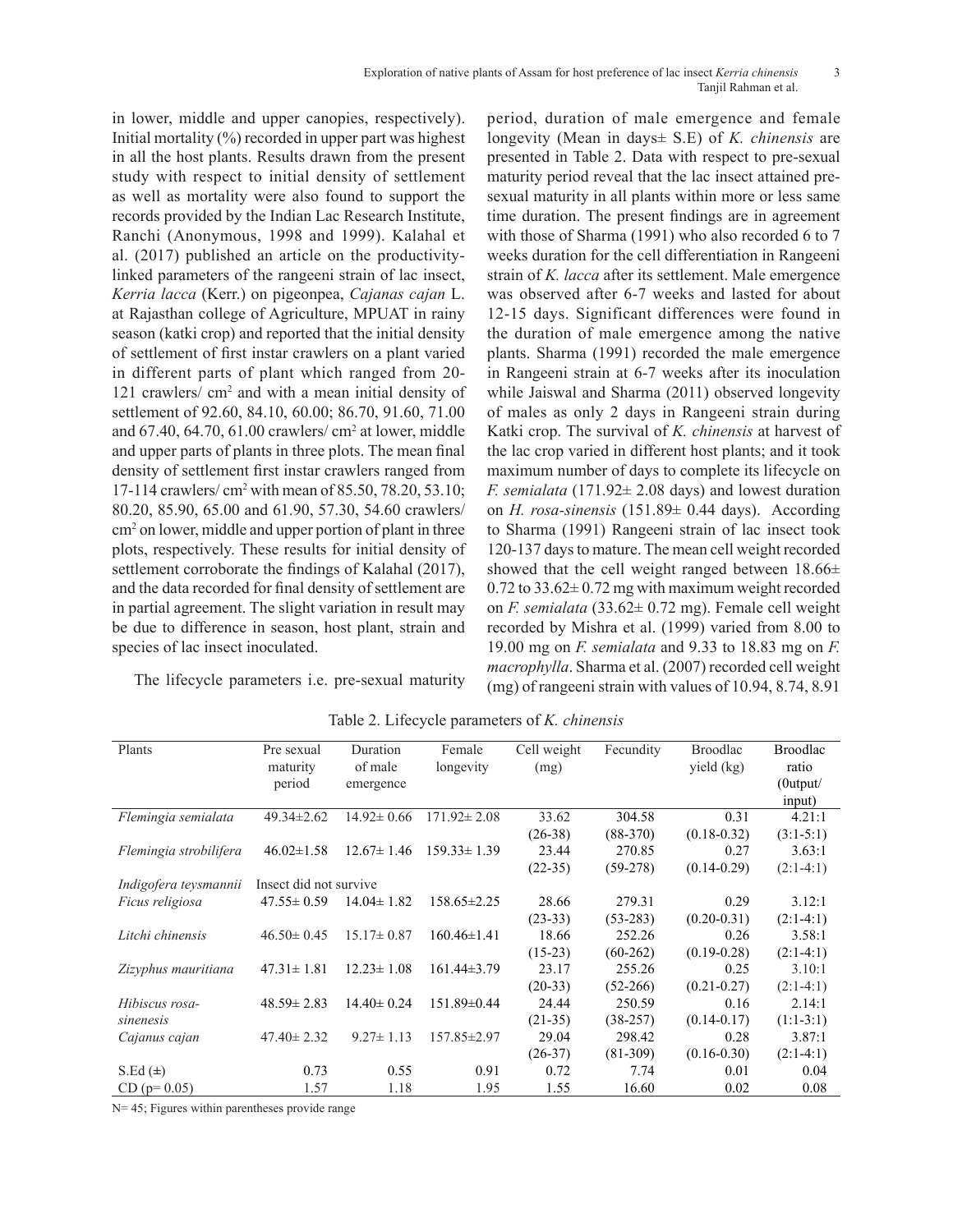and 10.55 mg on *A. auriculiformis, F. macrophylla*, *C. moschata* and *B. monosperma*, respectively; whereas, cell weight from kusmi and rangeeni strain varied between 19.51 and 10.01 mg. Slight variation of results may be attributed to different host plants, climatic condition, strain and species of lac insect used.

Table 2 depict the data on fecundity, and as per the reports of the Indian Lac Research Institute, Ranchi (Anonymous, 1998 and 1999), fecundity was 276.2- 747.6 crawlers/ female which supports the present findings. Mishra et al. (1999) conducted a study on productivity of Indian lac insect, *K. lacca* in terms of fecundity, live cell weight and dry cell weight of mature female lac was evaluated on *F. semialata* and *F. macrophylla*. On *F. semialata*, fecundity varied from 253 to 565 crawlers on *F. semialata*, whereas on *F. macrophylla* it was from 297 to 477. Results of the present study get support from these observations, and data reveal that all the plants showed significant yield of broodlac. Broodlac production capability varies widely due to inter and intra host differences. These were found to be in conformity with Kumar et al. (2007) who conducted a survey evaluating the relative performance of *K. lacca* with respect to productivity parameters on seven host plants. Sharma et al. (2005) found that though a single lac insect (*K. lacca*) has a potential to multiply 250 times in one generation, but the actual seed (broodlac) to yield (lac-produced) ratio is very low which is in contrast with the results of the present study. However, Patel et al. 2014 recorded the broodlac to raw lac ratio was 1:11.40 (T1), 1:8.00 (T2), 1:7.71 (T3) and 1:5.33 (T4) in four treatments while conducting an experiment on comparative performance of kusmi and rangeeni lac on *Zyziphus mauritiana*  under conditions of Madhya Pradesh, similar to the present study.

The data on girth measurements as well the trichome density of the host plants *i.e, F. semialata, F. strobilifera, I. teysmannii, F. religiosa, Z. mauritiana, L. chinensis, H. rosa-sinensis, C. cajan* are presented in Table 3. Correlation coefficients shows that the girth of the stem exhibits significant negative correlation  $(r=-0.935**$  and  $-0.892**$ ) with the settlement density of crawlers as well as production of lac. Regression equation  $y = -29.95x + 90.45$  and  $y = -0.095x + 0.298$ expresses the magnitude of the relationship between girth of the stem and settlement density of crawlers as well as production of lac, respectively. The presence or absence of trichomes on the bark of the native plants depicted no significant correlation on the settlement as

Table 3. Morphological characters of bark of plants and association with density of settlement and production of lac by *K. chinensis*

| Plants                                                                                      | Girth           | Trichome              |                       |  |  |  |
|---------------------------------------------------------------------------------------------|-----------------|-----------------------|-----------------------|--|--|--|
|                                                                                             | $(cm \pm S.D.)$ | density               |                       |  |  |  |
|                                                                                             |                 | (trichomes/           |                       |  |  |  |
|                                                                                             |                 | $cm2 \pm S.D.$ )      |                       |  |  |  |
| Flemingia semialata                                                                         | $0.30 \pm 0.04$ | $226.7 \pm 33.24$     |                       |  |  |  |
| Flemingia strobilifera                                                                      | $0.57 \pm 0.41$ | $133.33 \pm 23.01$    |                       |  |  |  |
| Indigofera teysmannii                                                                       | $3.08 \pm 0.14$ | $4.83 \pm 0.80$       |                       |  |  |  |
| Ficus religiosa                                                                             | $0.75 \pm 0.41$ | $1.23 \pm 1.23$       |                       |  |  |  |
| Litchi chinensis                                                                            | $0.55 \pm 0.19$ | $7.15 \pm 0.64$       |                       |  |  |  |
| Zizyphus mauritiana                                                                         | $0.42 \pm 0.67$ | $2.54 \pm 0.40$       |                       |  |  |  |
| Hibiscus rosa-sinenesis                                                                     | $0.51 \pm 0.06$ | $20.56 \pm 3.42$      |                       |  |  |  |
| Cajanus cajan                                                                               | $0.44 \pm 0.31$ | $59.6 \pm 4.04$       |                       |  |  |  |
| S.Ed(±)                                                                                     | 0.15            | 7.65                  |                       |  |  |  |
| $CD (p=0.05)$                                                                               | 0.31            | 16.40                 |                       |  |  |  |
| Association of morphological characters plants vs. density of settlement/ production of lac |                 |                       |                       |  |  |  |
| Morphological characters                                                                    | Statistical     | Density of            | Production of         |  |  |  |
|                                                                                             | parameters      | settlement            | lac                   |  |  |  |
| Girth                                                                                       | R               | $-0.935**$ (S)        | $-0.892**$ (S)        |  |  |  |
|                                                                                             | Y               | $y = -29.95x + 90.45$ | $y = -0.095x + 0.298$ |  |  |  |
| Trichome                                                                                    | R               | $0.471$ (NS)          | $0.414$ (NS)          |  |  |  |
|                                                                                             | Y               |                       |                       |  |  |  |

Data based on three replications/ plant; Sample size-  $n=45$ ;  $r =$  Pearson Correlation;  $Y =$ "Expected Y" of regression equation Y=a+bx; \*= Significance at  $p=0.05$ ; \*\*= Significance at  $p=0.01$ ; S=significant; NS=non-significant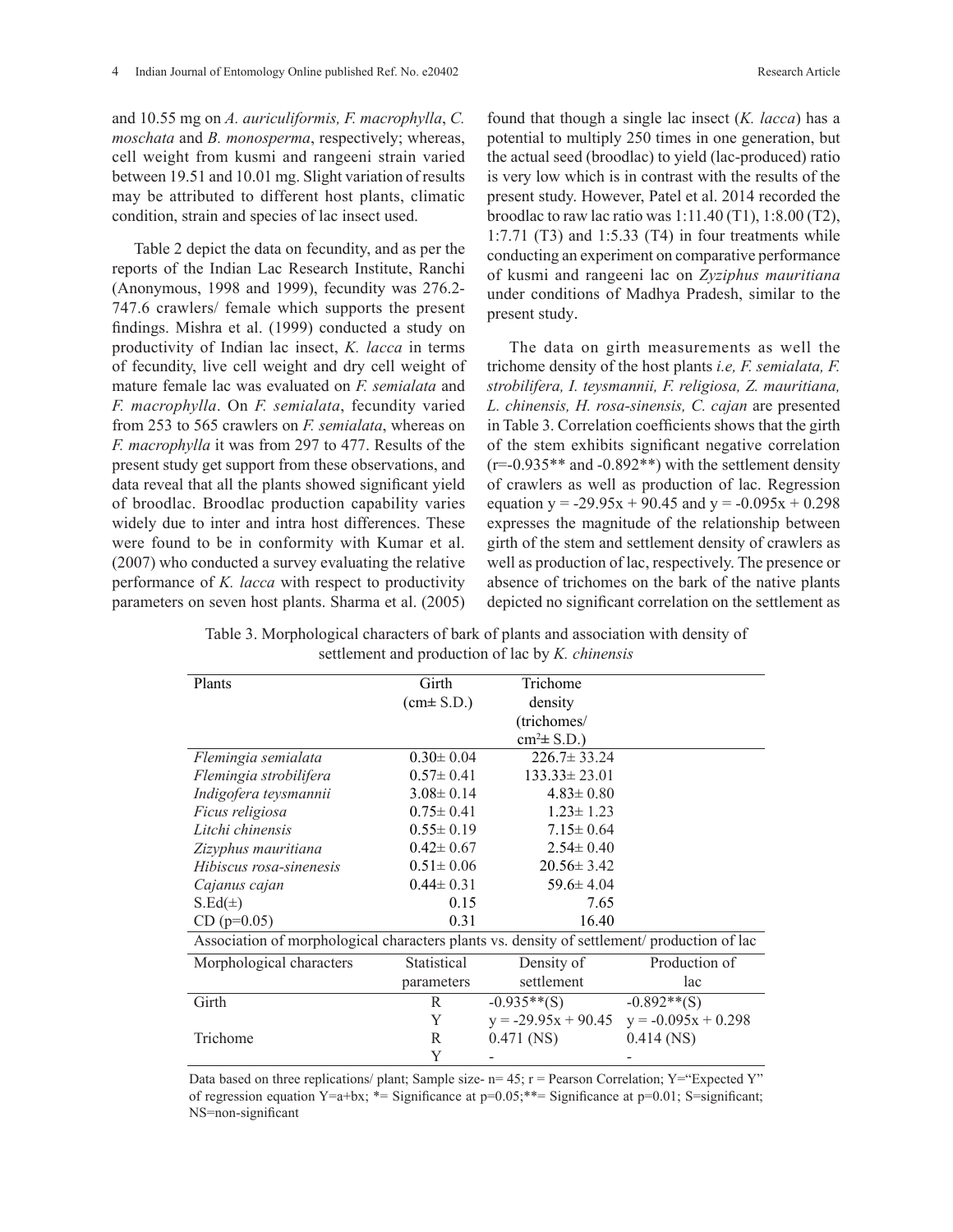well as production of lac. Youssef (2015) investigated morphological and histological changes in pear trees due to the infestation with *Cacopsylla pyricola* (Foerster) (Hemiptera: Psyllidae) and found that the girth of the stem was less in infested trees than in non infested ones. This finding was found to confirm with the present investigation. Kaushik et al. (2012) reported *K. lacca* is a phytophagous (sap-feeding) insect thriving on mostly woody dicotyledonous plants and suggested that architecture of the plant tissue might be a crucial factor for these sap feeders, because for successful establishment, the insect has to pierce the plant tissue to reach the feeding site, viz*.,* the phloem or the xylem tissue. Simmons et al. (2003) conducted a study on trichomes of *Lycopersicon* spp. and their effect on *Myzus persicae* (Sulzer) (Hemiptera: Aphididae) and established the role of foliar pubescence in resistance to the aphid. Valverde et al. (2001) in a study on the defensive role of leaf trichomes in resistance to herbivorous insects in *Datura stramonium* observed that the leaf trichome density was strongly positively correlated to resistance. Contradictory results were obtained in the present study, and the trichome density was found to possess no role in settlement of the crawlers which might due to dependence of the crawler on stylet penetration rather than trichomes for settlement. However, Bjorkman in 2005 also reported that leaf trichome density do not possess any effect on the efficiency of two polyphagous insect predators, which supports the present observations.

Field and laboratory findings have clearly shown the suitability of some hosts for growth of lac insect *K. chinensis* in preference to others. The various plants experimented upon differed in their ability to maintain and develop the insect, and also in resin secretion and to reproduce a virile insect progeny. Based on all the factors, *F. semialata* was recorded as the best lac growing host for the species of insect under study whereas the insect could not maintain itself on *I. teysmannii*. The other hosts were found to help the insect to build up appreciable quantities of resin and as such can be considered as good hosts. Among morphological characters selected for study, correlation studies showed that the girth of the stem was found to possess significant negative correlation with the settlement density of crawlers as well as production of lac. However, trichome density of the bark showed positive but non-significant correlation with the settlement density of crawlers as well as production of lac. This study has enabled the identification of few hosts for cultivation of lac insect, *K. chinensis* and has

provided future scope for further research in this area.

# **ACKNOWLEDGEMENTS**

The authors acknowledge Dr A Rahman, Head, Department of Entomology and all the faculty as well as staff members of Department of Entomology, AAU, Jorhat for their help and suggestions. This work was financially supported by Network Project on Conservation of Lac Insect Genetic Resources, ICAR - Indian Institute of Natural Resins and Gums, Ranchi.

#### **REFERENCES**

- Anonymous. 1998. Annual report. Indian Lac Research Institute, Ranchi. p. 31.
- Anonymous. 1999. Annual report. Indian Lac Research Institute, Ranchi. p. 22.
- Bjorkman C, Ahrne K. 2005. Influence of leaf trichome density on the efficiency of two polyphagous insect predators. Entomologia Experimentalis et Applicata 115: 179-186.
- Chiang H S, Norris D M. 1983. Morphological and physiological parameters of soybean resistance to agromyzid bean flies. Environmental Entomology 12: 260-265.
- Kerr J. 1782. Natural history of the insect which produces the gum lacca. Philosophical Transactions of the Royal Society of London 2: 374- 382.
- Kalahal C, Swami H, Lekha. 2017. Productivity-linked parameters of the *Rangeeni* strain Lac Insect, *Kerria lacca* (Kerr) on Pigeonpea, *Cajanus cajan* Linn. at Rajasthan. Journal of Entomology and Zoology Studies 5: 1745-1751.
- Kaushik S, Pushker, A K, Lakhanpaul S, Sharma K K, Ramani R. 2012. Investigations on some of the important host plants of *Kerria lacca*  with reference to phloem distance. Eurasia Journal of Biosciences 6: 32-33.
- Kumar A, Kumawat M M, Meena K. 2007. Lac host plants recorded from southern Rajasthan and their relative performance, Trivandrum, India. Entomon 32: 129-132.
- Krishnaswami S. 1962. Lac through the ages. A monograph on lac. Mukhopadhyay B, Muthana M S (eds.). Indian Lac Research Institute, Namkum, Ranchi, Bihar, India. 1-13 pp.
- Mishra Y D, Sushil S N, Bhattacharya A, Kumar S, Mallick A, Sharma K K. 1999. Intra specific variation in host-plants affecting productivity of Indian lac insect*, K. lacca* (Kerr). Journal of Non Timber Forest Products 6: 114-116.
- Mohanasundaram A, Monobrullah Md, Meena S C, Ramani R, Sharma K K. 2016. Lac Insect and associated fauna– A Practical Manual. ICAR–Indian Institute of Natural Resins and Gums, Ranchi (Jharkhand), India. Bulletin (Technical) No.14: 1-42.
- Patel B, Janghel S, Thomas M, Pachori R, Nema S, Sharma H L. 2014. Comparative performance of kusmi and rangeeni lac on *Zyziphu smauritiana* under conditions of Madhya Pradesh. JNKVV Research Journal 3: 319-328
- Roonwal M L, Raizada M B, Chatterjee R N, Singh B. 1958. Descriptive account of the host plants of the lac insect, *Laccifer lacca* (Kerr) and the allied plants in the Indian region (Part  $1 \& 2$ ), Indian Lac Cess Committee, Ranchi. 140 pp.
- Sharma K K. 1991. Laboratory rearing of *Kerria lacca* Kerr on fruit of pumpkin. Current Science 61: 544-545.